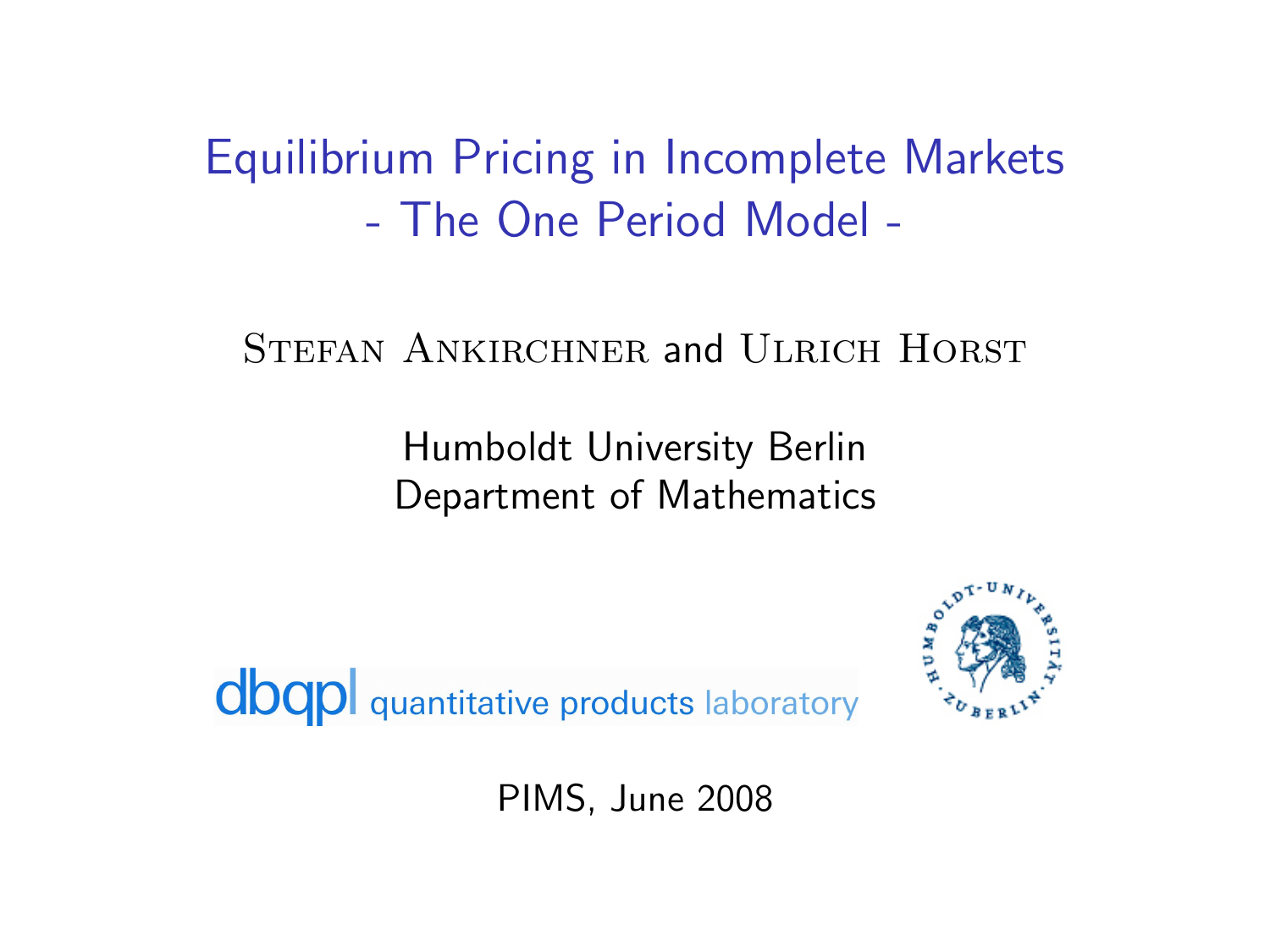# Outline and related literature

- The microeconomic model
- The representative agent.
- Characterization of equilibrium results.
- Existence of equilibrium results.

The presentation is based on the following papers:

- Cheridito, H, Kupper & Pirvu (2008) "Equilibrium in incomplete markets under translation invariant preferences", in preparation.
- Filipovic & Kupper (2007) "Equilibrium prices for monetary utility functions", Working paper.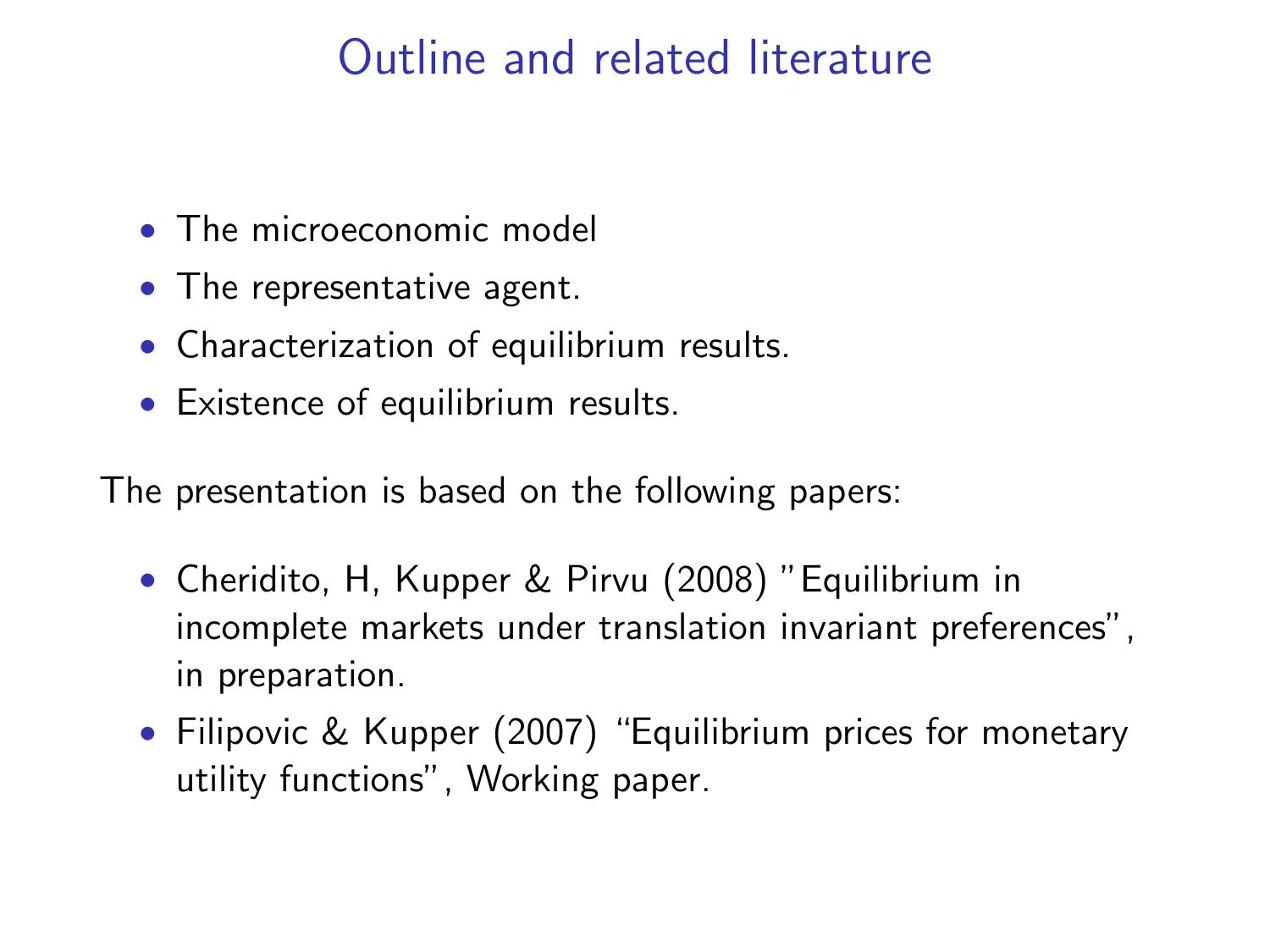# The model

- We consider a one-period incomplete market model with:
	- a finite set  $\mathbb A$  of agents endowed with random incomes  $H^a$
	- a finite sample space  $(Ω, ℑ, ℤ)$
- Each agent  $a \in A$  maximizes a preference functional

$$
U^a: L(\mathscr{F}) \to \mathbb{R}
$$

that is normalized, monotone, and translation invariant:

$$
U^{a}(X+m)=U^{a}(X)+m.
$$

- The agents can trade a liquid and an illiquid asset:
	- The price process  $(S_0, S_1)$  of the liquid asset is exogenous.
	- The price process  $(R_0, R_1)$  of the illiquid asset is endogenous.
- The illiquid asset pays a dividend  $d_1$  at time  $t = 1$  so that

$$
R_1=d_1.
$$

THE ILLIQUID ASSET ("RISK BOND") WILL BE PRICED IN equilibrium.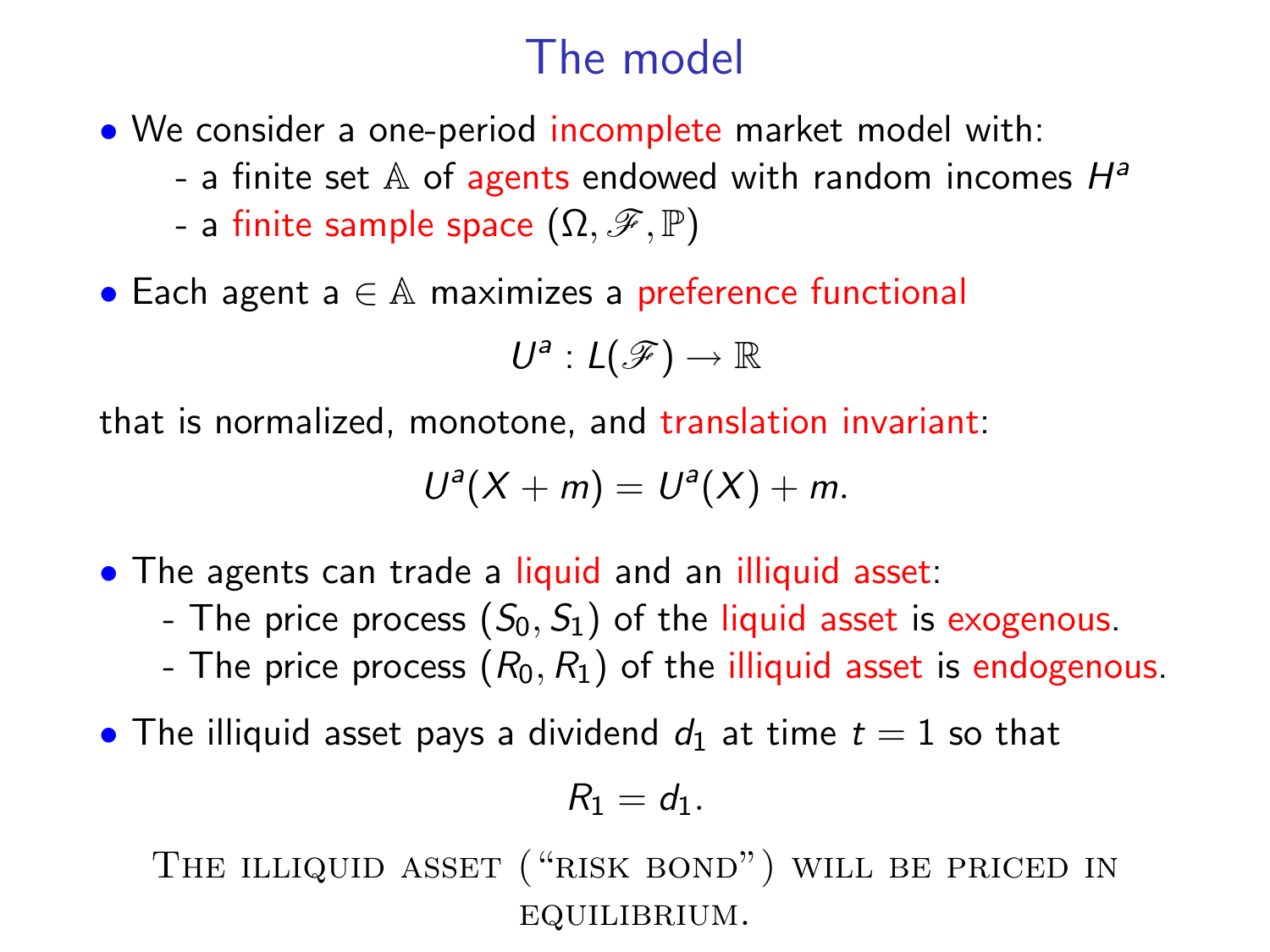## The optimization problem

• Each agent  $a \in A$  is endowed with a (random) payoff  $H^a$ .

• The agent is exposed to financial and non-financial risk factors:

 $H^a \in L(\mathscr{F})$  but it could be that  $H^a \notin \sigma(S_1, R_1)$ .

• Each agent  $a \in A$  trades to maximize her utility functional:

$$
\max_{\eta^{a},\vartheta^{a}}U^{a}\left(H^{a}+\eta^{a}\Delta S_{1}+\vartheta^{a}\Delta R_{1}\right)
$$

where  $\Delta S_1$  and  $\Delta R_1$  denote the price increments of the assets.

The market is incomplete so the agent cannot hedge all of her risk exposure.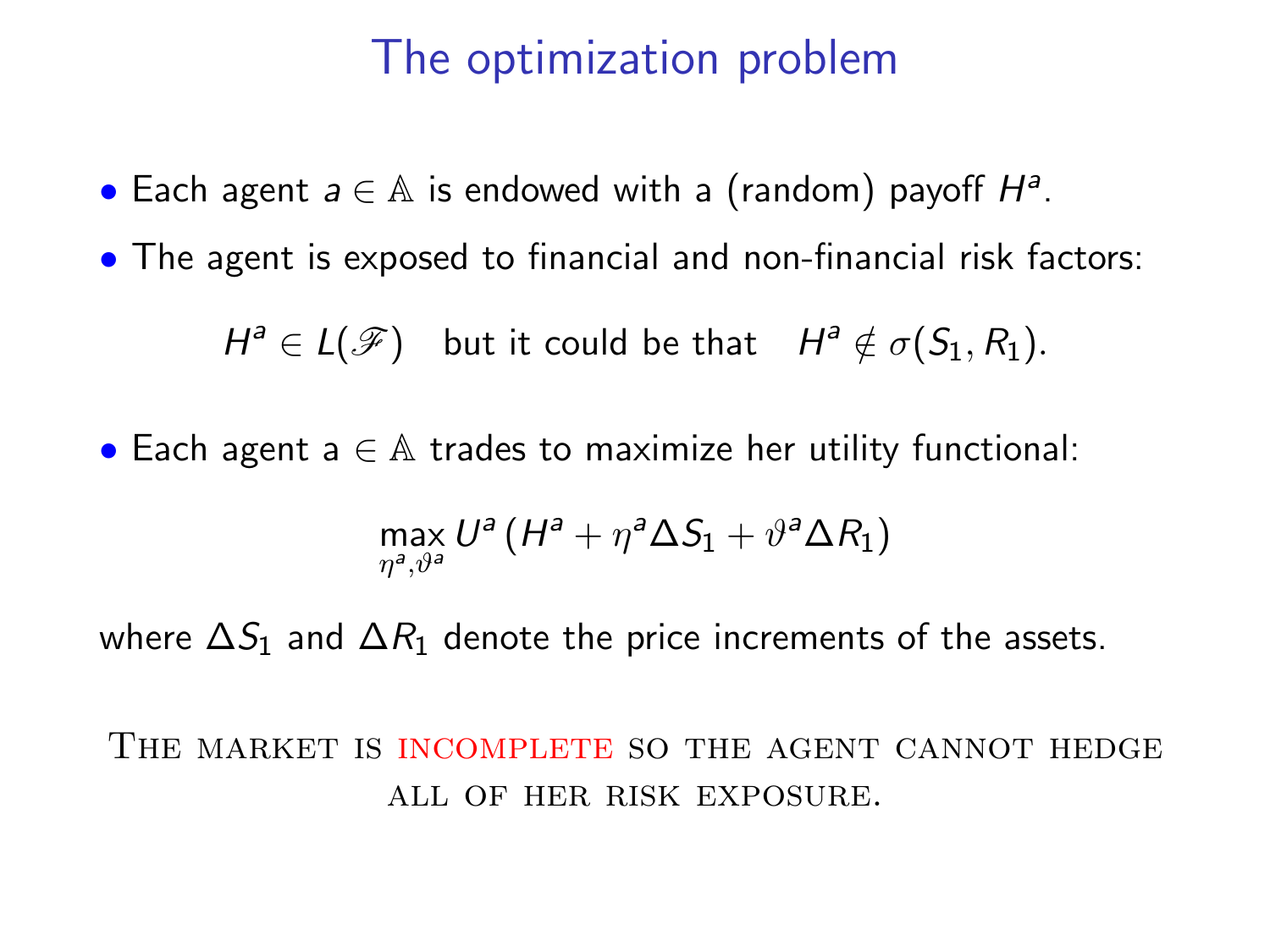## Equilibrium pricing in a static model

Definition: A partial (in the bond market) equilibrium is a trading strategy  $\{(\hat{\eta}^{\mathsf{a}},\hat{\vartheta}^{\mathsf{a}})\}_{\mathsf{a}\in\mathbb{A}}$  along with an initial price  $R_0$  such that:

a) Each agent maximizes her utility from trading:

$$
U^{a}(H^{a}+\hat{\eta}^{a}\Delta S_{1}+\hat{\vartheta}^{a}\Delta R_{1})\geq U^{a}(H^{a}+\eta^{a}\Delta S_{1}+\vartheta^{a}\Delta R_{1})
$$

b) The bond markets clears:

$$
\sum_{\mathsf{a}\in\mathbb{A}}\hat{\vartheta}^{\mathsf{a}}=1.
$$

- We do not require market clearing in the financial market.
- The agents' combined demand in the stock is small.

Our goal is to prove the existence of an equilibrium.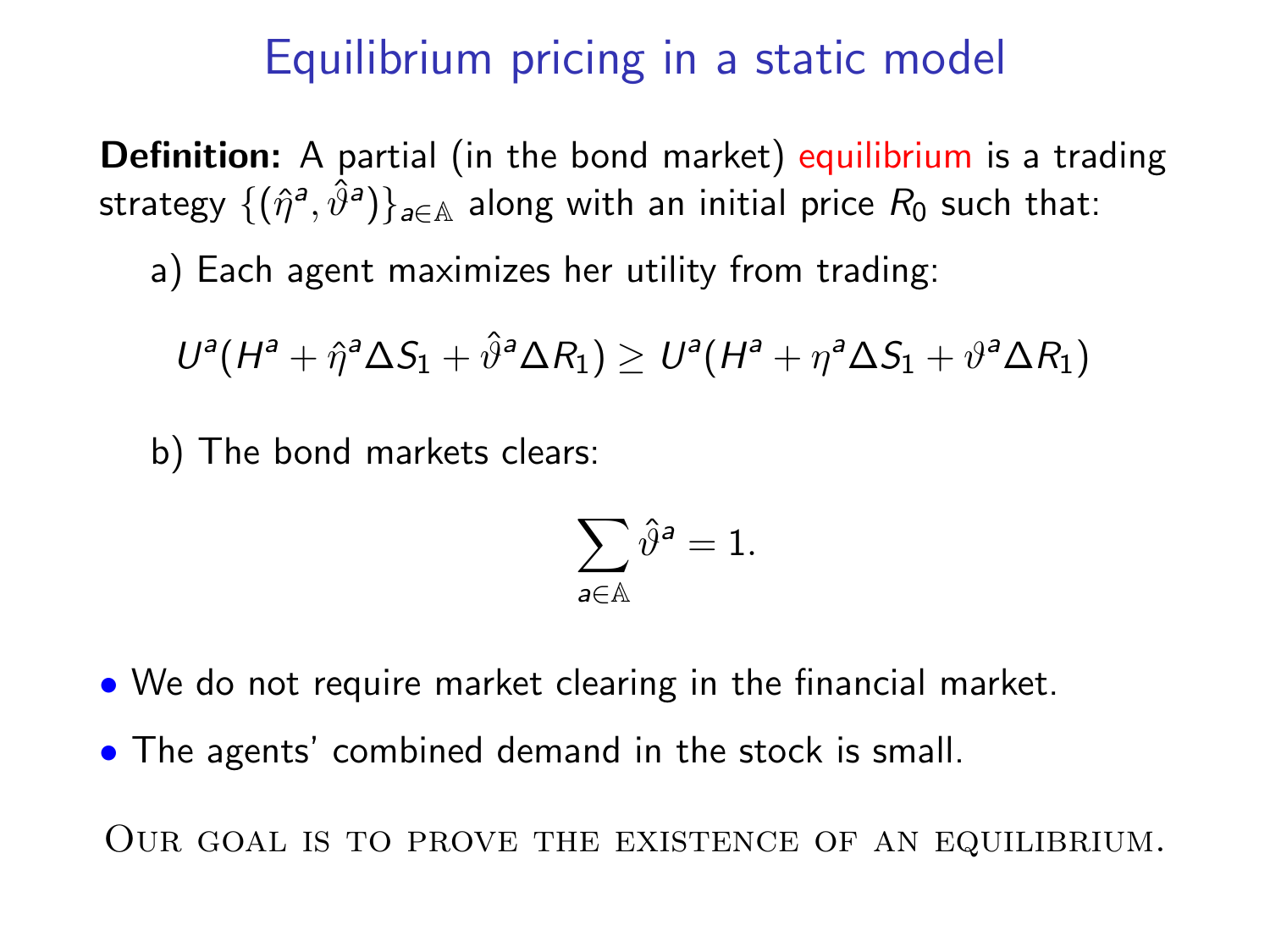# Equilibrium pricing in a static model

- In a complete market one proves existence of equilibrium by
- defining a "representative agent" that holds all endowments;
- choose the prices s.t. it is optimal for the agent not to trade.

• The definition of the representative agent depends on the equilibrium to be supported ( $\rightsquigarrow$  fixed point!)

- This approach typically fails when markets are incomplete.
- However: when the agents have monetary utility functions:
- the approach carries over to incomplete markets;
- the definition of the representative agent is independent of the equilibrium.

#### The representative agent is defined in terms of the convolution of the utility functions.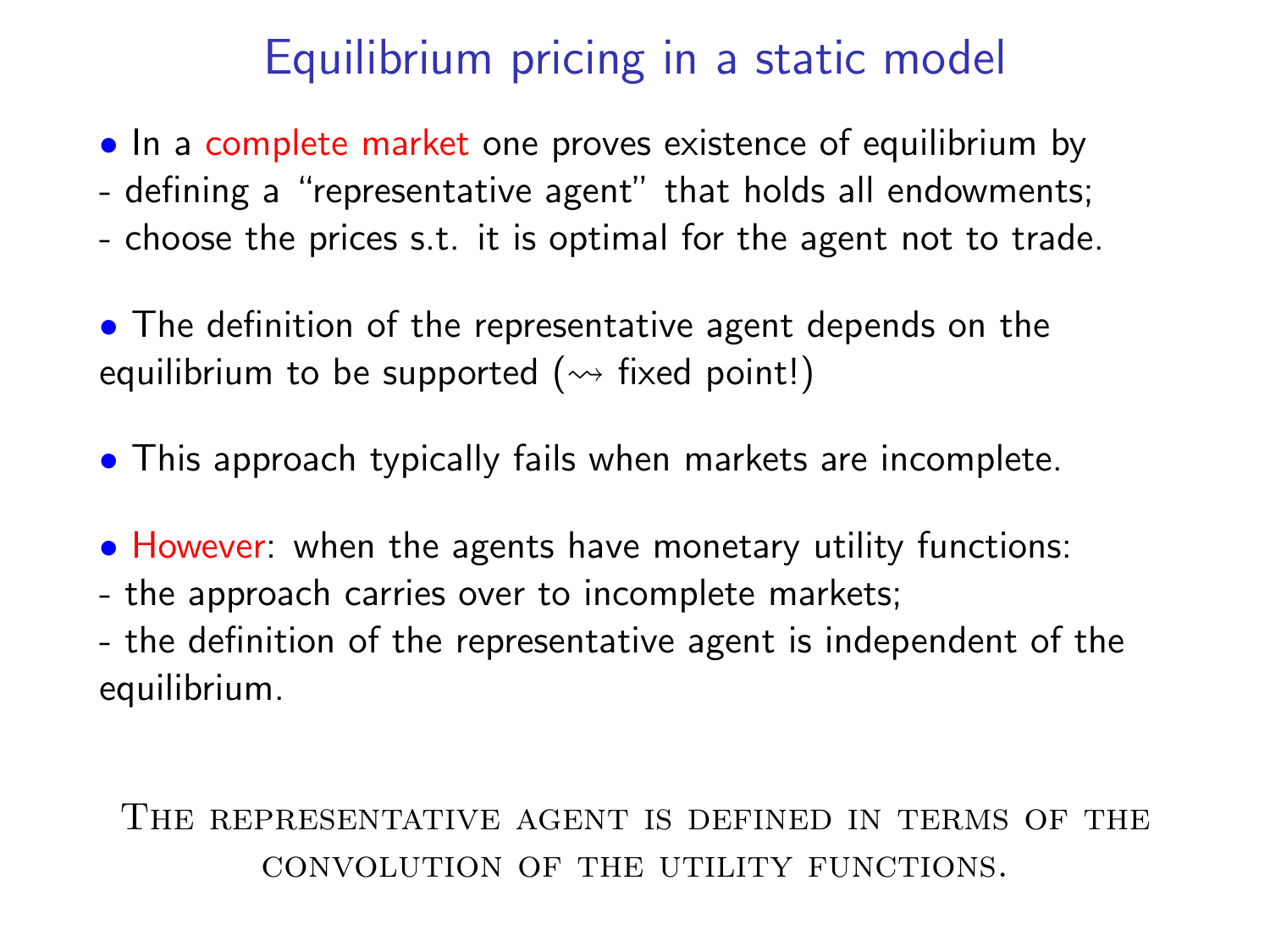### The representative agent

Assumption (A): The aggregate utility can be maximized:

$$
\sum_{a} U^{a} \left( H^{a} + \hat{\eta}^{a} \Delta S_{1} + \hat{\vartheta}^{a} R_{1} \right) \geq \sum_{a} U^{a} \left( H^{a} + \eta^{a} \Delta S_{1} + \vartheta^{a} R_{1} \right)
$$

for all strategies that satisfy partial market clearing:  $\sum_{\bm a} \vartheta^{\bm a} = 1.$ 

• The convolution  $\Phi: L(\mathscr{F}) \to \mathbb{R}$  of the utilities is defined by

$$
\Phi(X) = \sup_{\eta^a, \vartheta^a} \left\{ \sum_a U^a \left( \frac{X}{|\mathbb{A}|} + H^a + \eta^a \Delta S_1 + \vartheta^a R_1 \right) \; : \; \sum_a \vartheta^a = 1 \right\}.
$$

It can be viewed as the representative agent's utility function.

UNDER CONDITION (A) THE SUP IS ATTAINED AT  $X = 0$  and is finite.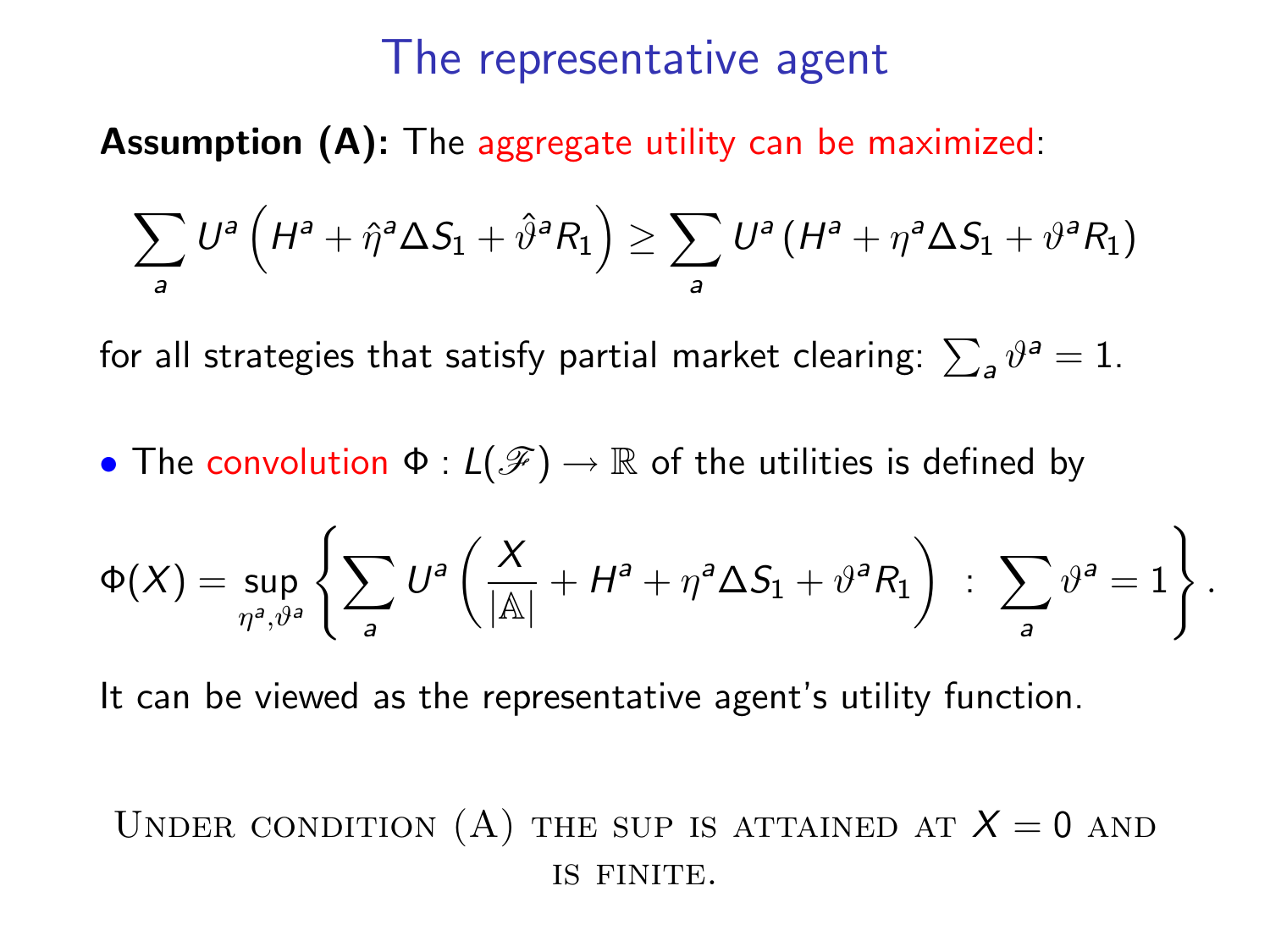### The representative agent

• Since the sample space is finite convex analysis results yield:

$$
\Phi(X) = \min_{\xi \in \mathcal{D}} \left\{ \mathbb{E}[\xi \ast X] - \varphi(\xi) \right\}
$$

where  $\mathscr D$  is the set of all equivalent probability densities and

$$
\varphi(\xi) = \sup_{Y \in L(\mathscr{F})} \left\{ \Phi(Y) - \mathbb{E}[\xi * Y] \right\}
$$

• In particular, there exists a super-gradient  $\hat{\xi}$  of  $\Phi$  at zero:

$$
\Phi(0)=\varphi(\hat{\xi}).
$$

• The super-gradient satisfies the standard condition of "At a price system  $\hat{\xi}$  the allocation  $X = 0$  is optimal."

IN PRINCIPLE THE CONSUMPTION SPACE  $L(\mathscr{F})$  is too large.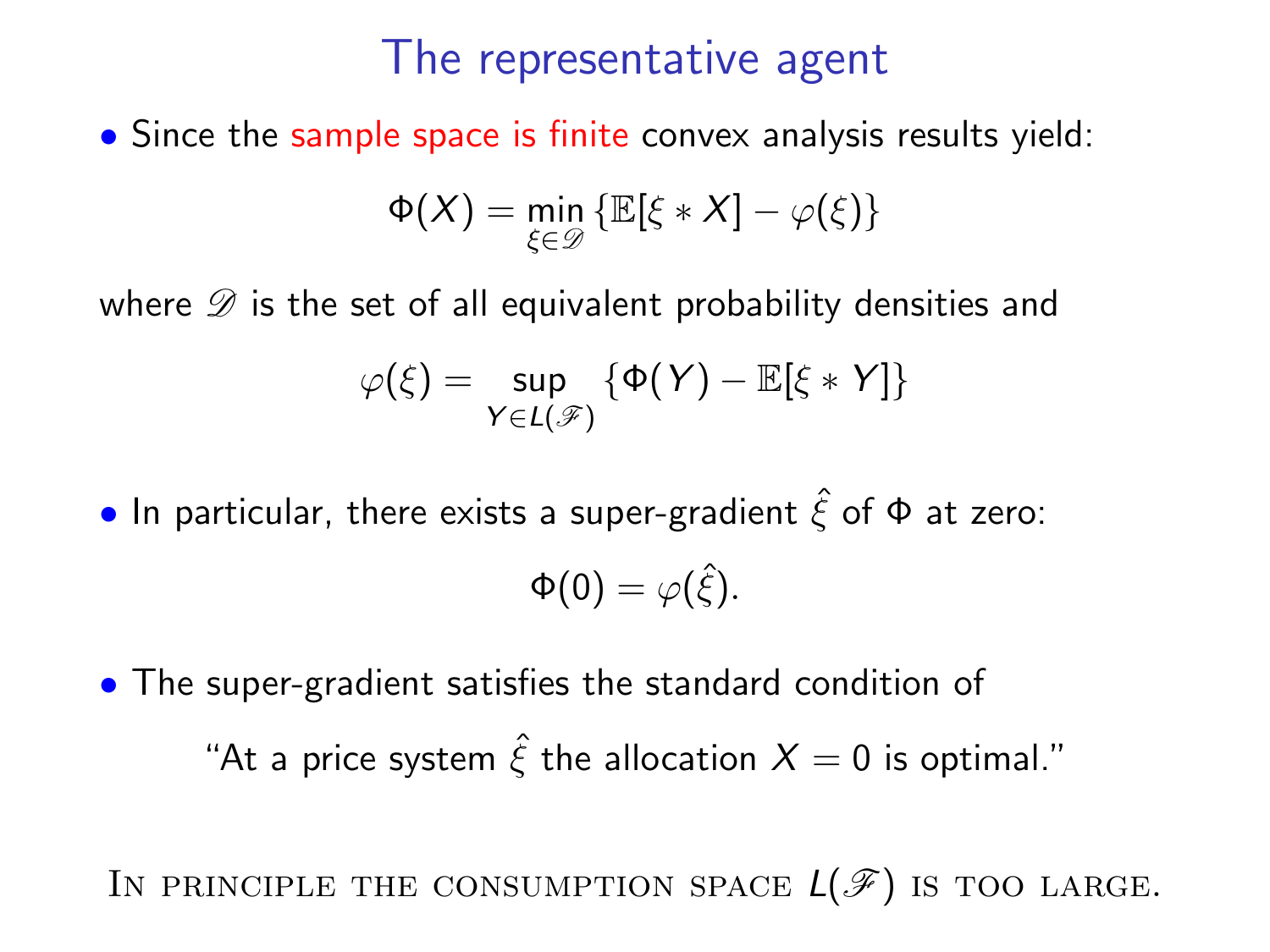### The representative agent

• The fact that  $\Phi$  is defined on  $L(\mathcal{F})$  mimics completeness.

• Our agent's consumption space is given by the linear subset

$$
\mathbb{S}_1 := \{\eta \mathcal{S}_1 + \vartheta \mathcal{R}_1 \ : \ \eta, \vartheta \in \mathbb{R}\}
$$

so we consider the restriction  $\hat{\varphi}$  of  $\varphi$  to  $\mathbb{S}_1$ :

$$
\hat{\varphi}(\xi) = \sup_{\eta,\vartheta} \left\{ \Phi(\eta S_1 + \vartheta R_1) - \mathbb{E}[\xi(\eta S_1 + \vartheta R_1)] \right\}.
$$

 $\bullet$  Since any  $\hat{\xi} \in \partial \Phi(0)$  satisfies the condition

$$
\Phi(0)=\hat{\varphi}(\hat{\xi});
$$

it can be viewed as a super-gradient at 0 of  $\Phi$  restricted to  $\mathbb{S}_1$ .

THE SPACE  $\partial \Phi(0)$  is just fine (we do not consider the problem of uniqueness).